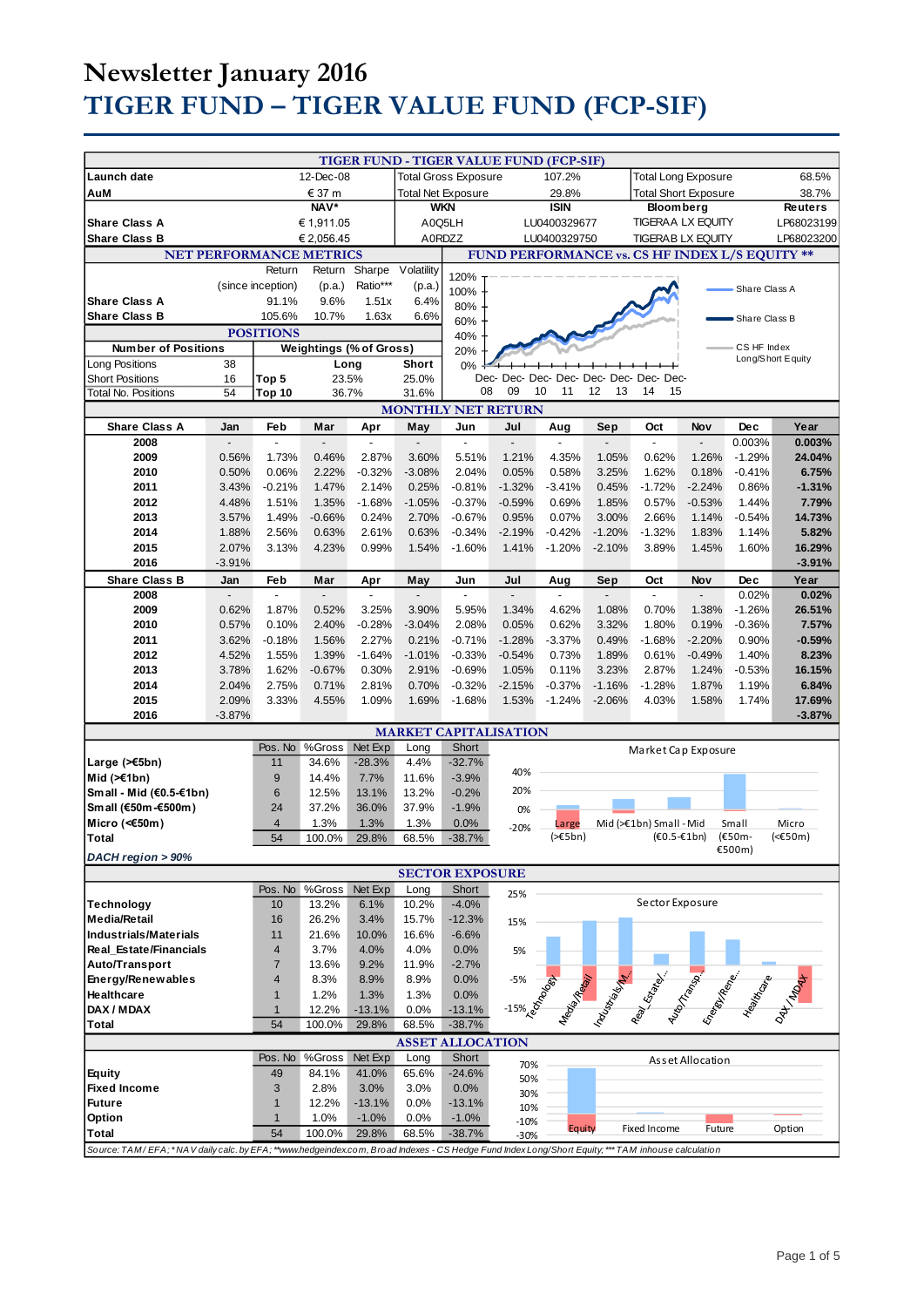## **Tiger Value Fund – January 2016**

### **O Returns: -3.91% (class A)/-3.87% (class B)**

In January, the Tiger Value Fund had a negative net return of 3.91% for share class A and 3.87% for share class B, making a cumulative positive net return of +91.1%/+105.6% since inception (share class  $A/B$ ).

### **O Commentary: Not a good start but opportunities exciting**

The Tiger Value Fund had a very rough start in 2016 as we entered January with an above average net exposure of 55.2% (58.2% incl. fixed income linked investments) vs our net adjusted average exposure of 35% since inception. Equity markets had its worst start in 25 years making it difficult for us to get good entry points for short positions. In January our net exposure was in a range of 28% to 60% and finished at 29.8% (excl. 3% fixed income linked positions).

The Tiger Value Fund lost less compared to equity indices such as the DAX which was down -8.8% in January and -13.9% and since the end of November vs the Tiger Value Fund -2.4%/-2.2% (class A/B) since end of November.

Our short book attributed +247bp (thereof +10bp net effect from DAX Future and DAX option hedging) to the monthly performance which helped to buffer some of the losses in our long book.

In our long book the most significant attributors were PVA Tepla (+33bp), Publity (+18bp), MPC Capital (+16bp) and E.ON (+12bp). On the negative side the most significant detractors were BMW pfd (-90p), FACC (-102bp), GFK (-75bp), Ferratum (-63bp) and PNE Wind (-47bp). For our most severe detractors we foresee strong rebound potential triggered by positive near term catalysts. At BMW pfd we expect a special dividend, a share buy-back and the conversion into BMW common shares, i.e. implying 20-25% immediate return potential. At GFK the CMD beginning of February should trigger a re-rating as the stock trades 8x PER 16 which is 30-40% below its peers and GFKs 5 year average of above 12x. Also GFK operates in attractive niche markets with significant structural growth and high margin potential. FACC shares plunged after a cyber-attack, but we see strong catalysts for this position and also would expect a rebound in February once the positive news flow starts. The current market capitalization of PNE Wind is 50% of the value of the YieldCo business which may get carved-out this year or early next year, i.e. investors currently get the core business and large wind project pipeline for free. In addition, we expect key milestone payment announcements which should be a trigger for PNE's share price. Ferratum already stated that its business is running at full steam and acquired a bank in Germany which will accelerate its growth. Overall we are very excited about the current market environment and our opportunities which should result into good performance over the next months.

### **O Outlook: Weaker than anticipated start to 2016**

While we had anticipated a very challenging 2016 we had not expected such a weak start to the year. For the month DAX lost -8.8% and the STOXX Europe 600 -6.4% which was the worst start of a year for the DAX since January 2009. On a 3-month rolling time frame our downside participation has been around 7% for both the DAX and STOXX Europe 600 which is in-line with our historical average downside participation.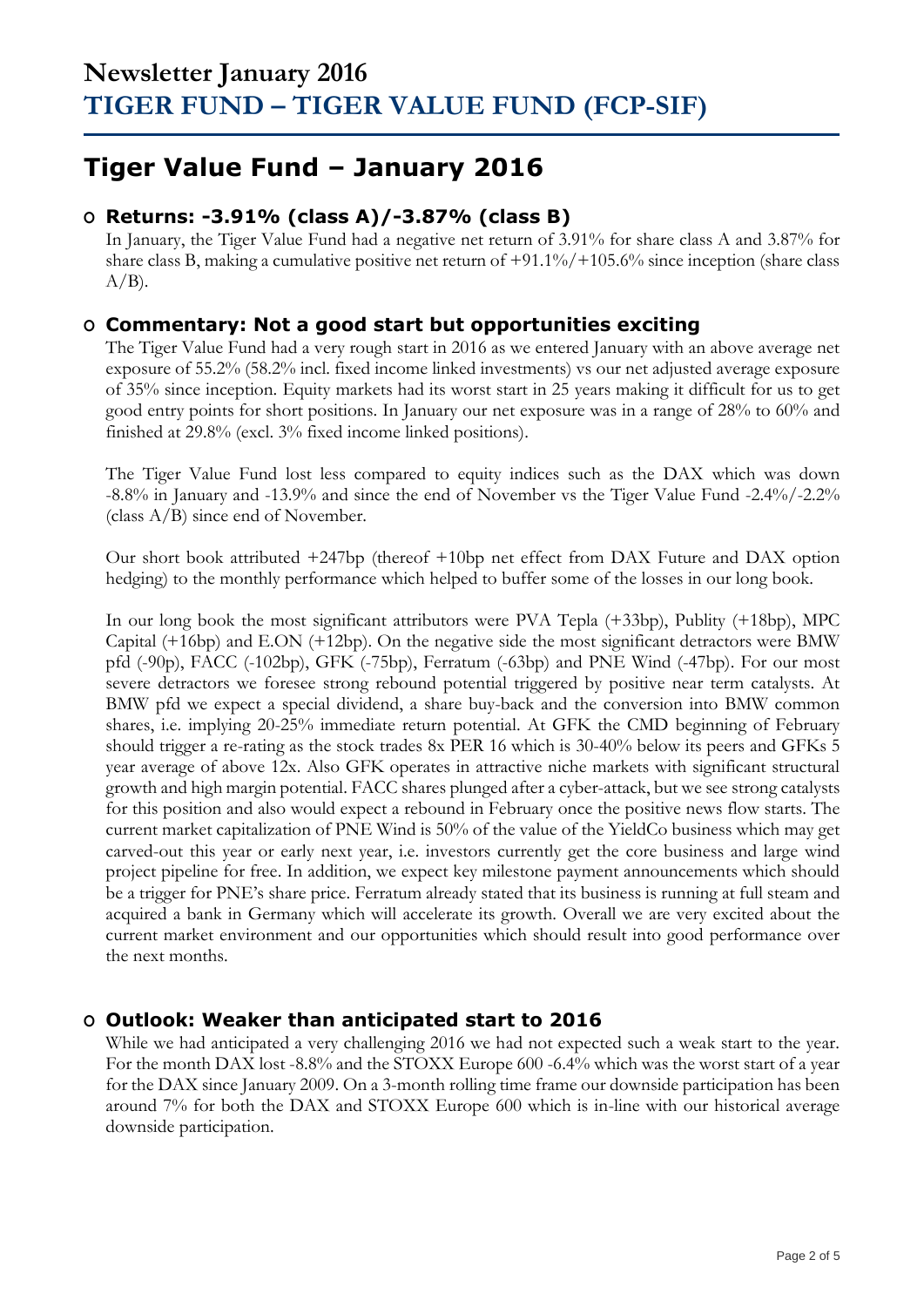## **Newsletter January 2016 TIGER FUND – TIGER VALUE FUND (FCP-SIF)**

Right from the start of the year, global equity markets were spooked by a sharp fall in the Chinese equity markets on January 4, when the Shanghai Composite fell 7% triggering circuit-breakers and closing the market. From 2016, the Chinese equity market regulator had introduced a new circuitbreaker mechanism intended to reduce volatility which perversely had the opposite effect. After a second full trading halt on January 7, the Chinese regulator suspended the new circuit-breakers.

In addition to China jitters, the oil price continued to plummet reaching a 12-year low of \$27 which also pressured global equity markets.

Economic sentiment started the year on the weak side with the German IFO Business Survey printing a 12-month low at 107.3. Chinese official PMI continue to disappoint with another sub-50 reading for January at 49.4. Overall, there is no reason for equities to expect much macroeconomic help in 2016 and key to delivering positive equity returns will be stock selection.

Having said that, one positive aspect currently is that aggregate earnings expectations for 2016 are the lowest for a long time. The current 2016 estimate for STOXX Europe 600 is for +6% earnings growth, which roughly half of normal expectations. Thus the starting point for earnings expectations is more realistic than in previous years.

In conclusion, we confirm our general outlook for 2016 that it will be a very volatile year and that key for outperformance will be active stock selection. There will be very few winners in the equity market in 2016 so fundamental research will be even more imperative than usual. It is also important to understand that in such a volatile market environment, the short term market pricing mechanism can become impaired resulting in irrational pricing regardless of fundamental outlook. We will endeavor to benefit from such irrational pricing and anticipate good risk adjusted returns for the Tiger Value Fund in 2016.

## *The Tiger Value Fund Desk, 1st February 2016*

 **Matthias Rutsch Marc Schädler Peter Irblad**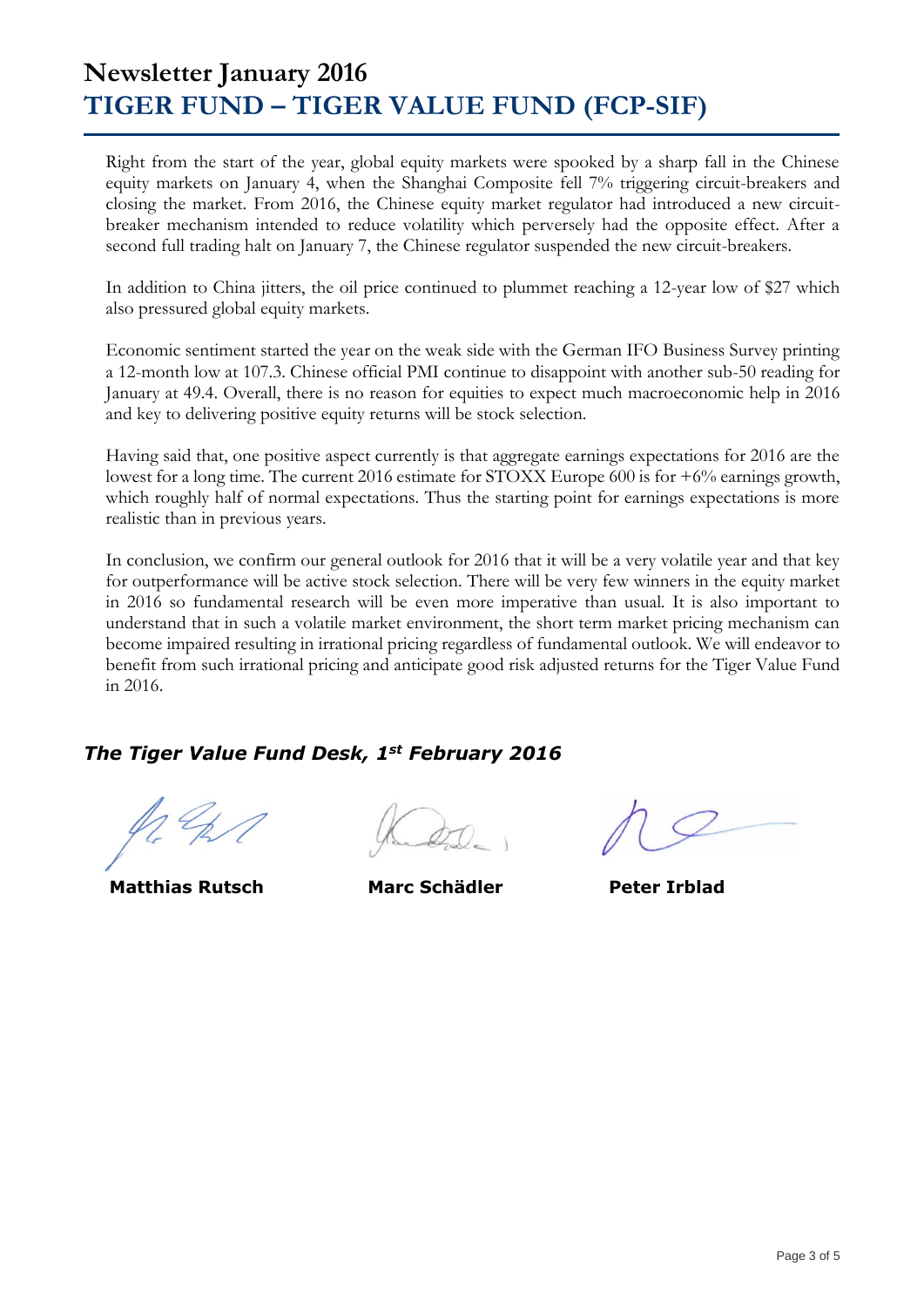#### **Objectives**

The objective is to identify undervalued companies with external catalysts and/or initiate pro-active measures to create shareholder value. The fund aims for a 5 year return of 10-15% p.a. with strong focus on capital preservation.

#### **Investment Strategy**

The Investment Advisor is a specialized fundamental European long/short equity investment manager. The investment philosophy is based on seeking out undervalued value creating companies where we see upcoming catalysts and/or value creation measures that could improve the intrinsic value of the company and drive shareholder returns. At the same time we seek to profit from identifying overvalued value destroying companies where the intrinsic value is continuously being eroded. For each position we perform a detailed analysis including a 360 degree research process and 10 point scoring system (further details are available in our DDQ of investor presentation). The managers foresee a direct dialog with the company as well as with other shareholders to support management to initiate value creating measures. Their partner network i.e. other shareholders, consultants, sector experts, media etc. will help to impact positive change.

The fund intends to engage in 30 long investments with a target net long exposure of around 20-50%. The geographic focus is likely to be Germany, Switzerland and Austria.

| <b>Fund Information</b>   |                             | <b>Fee Structure and Risk Management</b> |                           |  |  |  |
|---------------------------|-----------------------------|------------------------------------------|---------------------------|--|--|--|
| Currency                  | <b>EUR</b>                  | Admin/Custodian Fee                      | Up to 0.49%               |  |  |  |
| Legal Entity              | <b>FCP-SIF</b>              | Advisory (Mgmt) Fee                      |                           |  |  |  |
| <b>Fund Domicile</b>      | Luxembourg                  | Share Class A                            | 2.0%                      |  |  |  |
| <b>Fund Structure</b>     | Open-ended multi-class      | Share Class B                            | 1.5%                      |  |  |  |
| Style mandate             | Long/Short and Active Value | Performance Fee                          |                           |  |  |  |
| <b>Investment Minimum</b> |                             | Share Class A                            | 20%                       |  |  |  |
| Share Class A             | € 125,000                   | Share Class B                            | 15%                       |  |  |  |
| Share Class B             | € 5,000,000                 | Hurdle Rate                              | None                      |  |  |  |
| Sub. Frequency            | Monthly                     | High Water Mark                          | Yes.                      |  |  |  |
| Red. Frequency            | Monthly                     | Eligible Investors                       | See Issue Document        |  |  |  |
| <b>Redemption Notice</b>  |                             | Leverage                                 | Maximum 200% of NAV       |  |  |  |
| Share Class A             | Monthly*                    | Fund Benchmark                           | DJ CS HF Index L/S Equity |  |  |  |
| Share Class B             | 6 months                    |                                          |                           |  |  |  |

\*) The redemption notice has to be send to the Administrator five business days prior to month end (cut-off 5pm). Therefore the minimum redemption period is 35 days for share class A. Please see the offering document for further information.

Investors: Sales documents may not be forwarded to investors other than those who meet the 'experienced investor' requirements under the Law of 2007.

#### **Fund Advisor Details and Service Providers**

| <b>Management Company</b>     | Alceda Fund Management SA, Phone: +352 248 329 1 |
|-------------------------------|--------------------------------------------------|
| <b>Investment Advisor</b>     | Tiger Asset Management GmbH                      |
| Contact                       | Matthias Rutsch, Phone: +41 41 500 33 46         |
|                               | Marc Schädler, Phone: +49 40 226 32 35 11        |
| <b>Prime Broker/Custodian</b> | SEB AB / SEB SA                                  |
| Administrator                 | European Fund Administration SA                  |
| <b>Auditor</b>                | PriceWaterhouseCoopers                           |